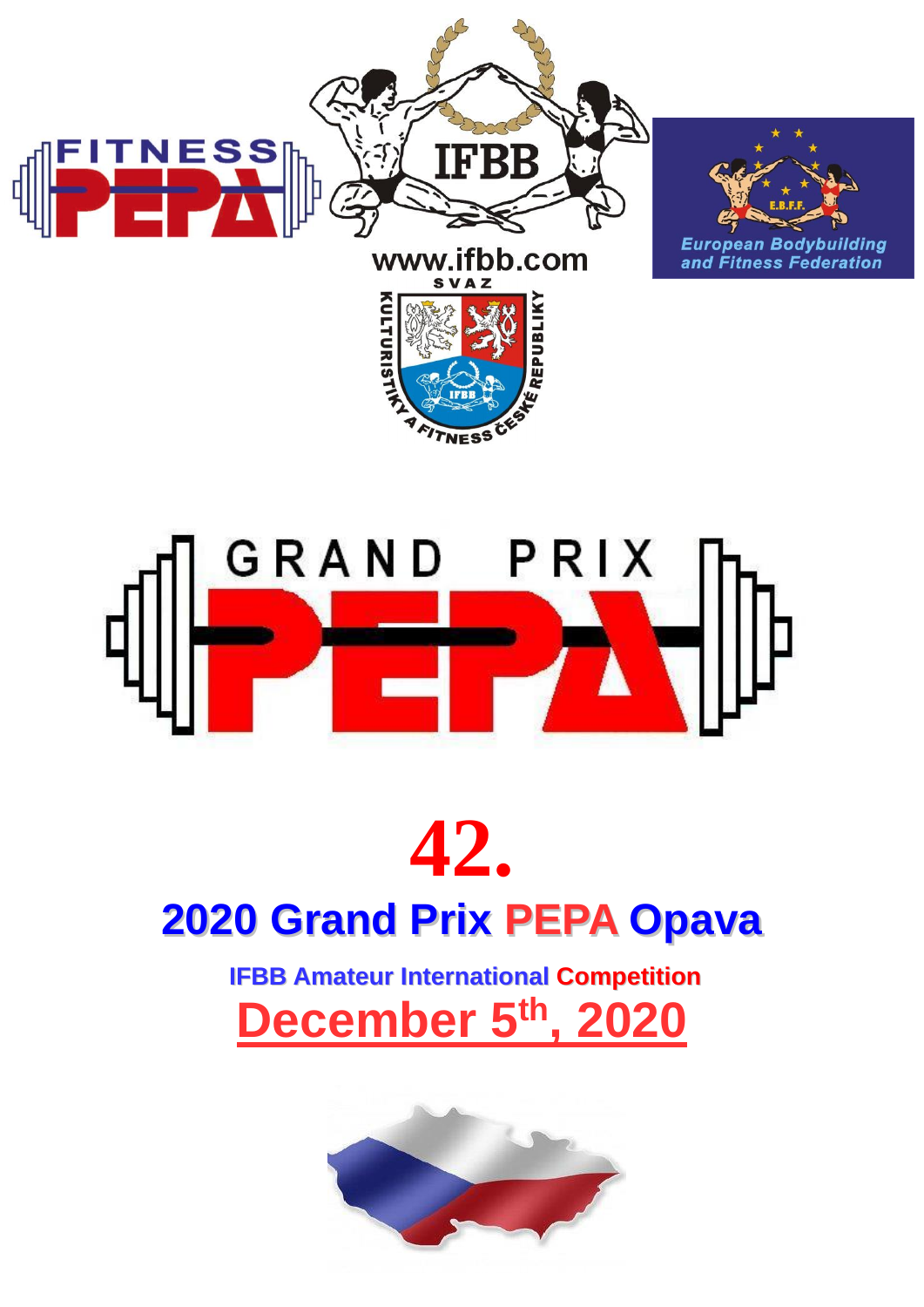#### **INFORMATION**

#### **Welcome:**

**The Organizing Committee of the PEPA Fitness, the City of Opava and Mr. Stanislav Pesat take this opportunity to invite all IFBB-affiliated European National Federations to participate in the 42nd edition of the GP PEPA Opava international competition to be held in Opava, Czech Republic, on Decemberber 5, 2020.**

#### **Location**

The city of Opava is located 360 km East from Prague and 30 km from the city of Ostrava. Opava is situated at the confluence of the Silesian rivers Opava and Moravice. The earliest written record of the existence of Opava dates back to 1195, to the days when it was a crossroad of trade routes. But it was only by a decree, issued by King Přemysl I in 1224, that it received recognition as a town. Two market places were established in the centre of the town. Opava as part of the Czech crown lands became the centre of the Opava region's princedom. In 1742, after Austria lost the war of their "inheritance" against Prussia, Opava became the capital of so-called Austria-Silesia and simultaneously the seat of the authorities that administered of the land on behalf of the rulers. In 1820 the most prominent European monarchs and diplomats of the time convened here at the "Opava Congress".

Opava – rich in history and historic landmarks – is also an important **cultural centre** for the region. Since 1805 the Silesian Theatre has staged shows. The oldest museum in the Czech Republic, which is in Opava, opened its doors to the public in 1814.

**Education system** in Opava gained prestige in 1991 with the establishment of the Silesian University. In fact it has become the centre of important sports events



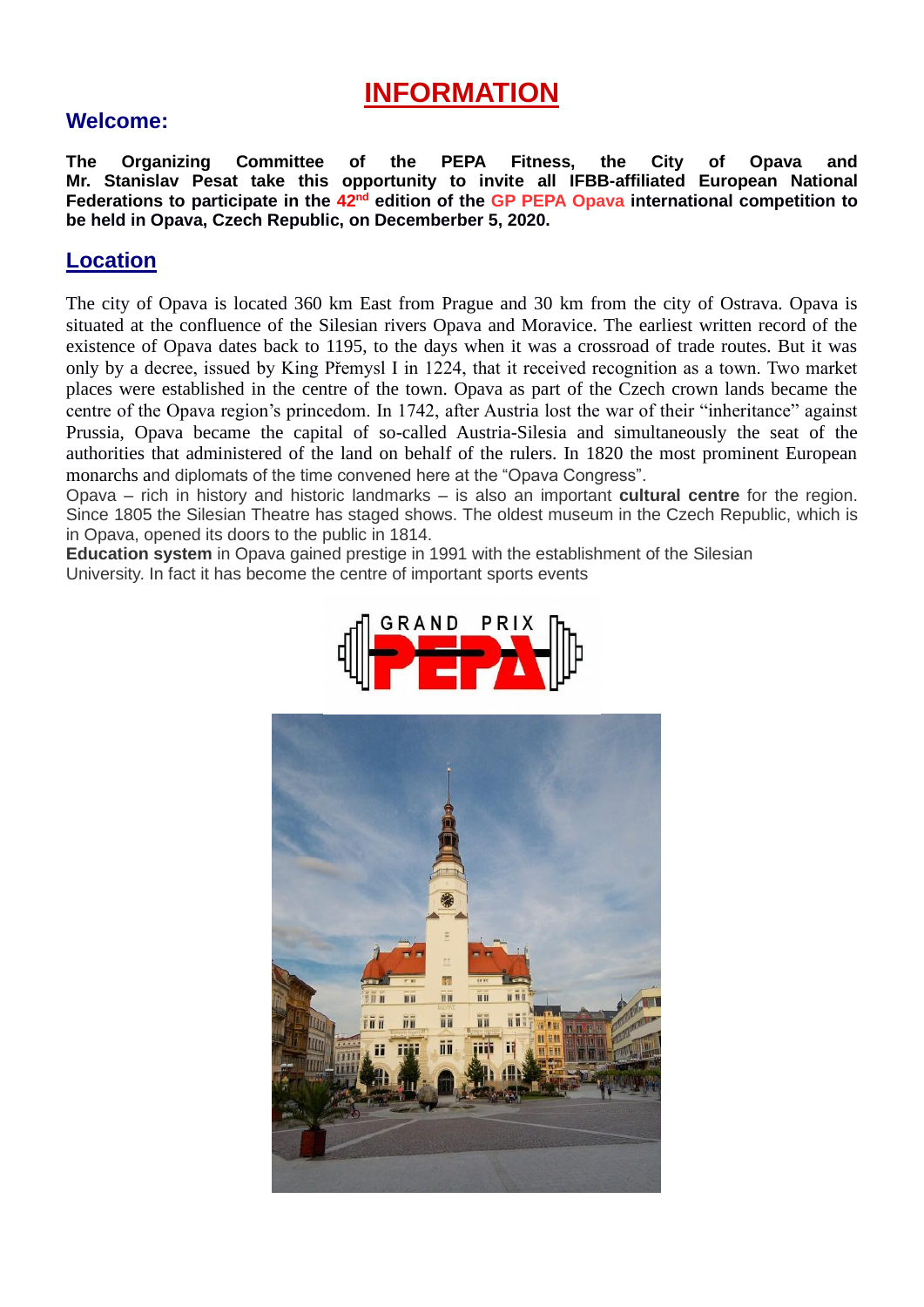#### **Venue Site**



The Prejudging and Finals of the IFBB physique sports will take place at The **LIDOVY DUM** in Opava, 10 Oticka Str.

#### **FITNESS PEPA**



#### **Official Hotel**

**The KORUNA HOTEL -** 11 Pekarska Street. The hotel is located in the centre of Opava in the immediate vicinity of the pedestrian zone. Ideal for businessmen and tourist.



#### **Accommodation**

The Organizing Committee will provide accommodation and 3 meals ( 2 for athletes ) per day for all official A-team members: 8 athletes and delegate(s) according to the IFBB rules:

1. Three (3) or more competitors = Two (2) delegates

2. Two (2) competitors or less = One (1) delegate

3. Any judges, coaches or trainers who are not official delegates will be responsible for all their own expenses.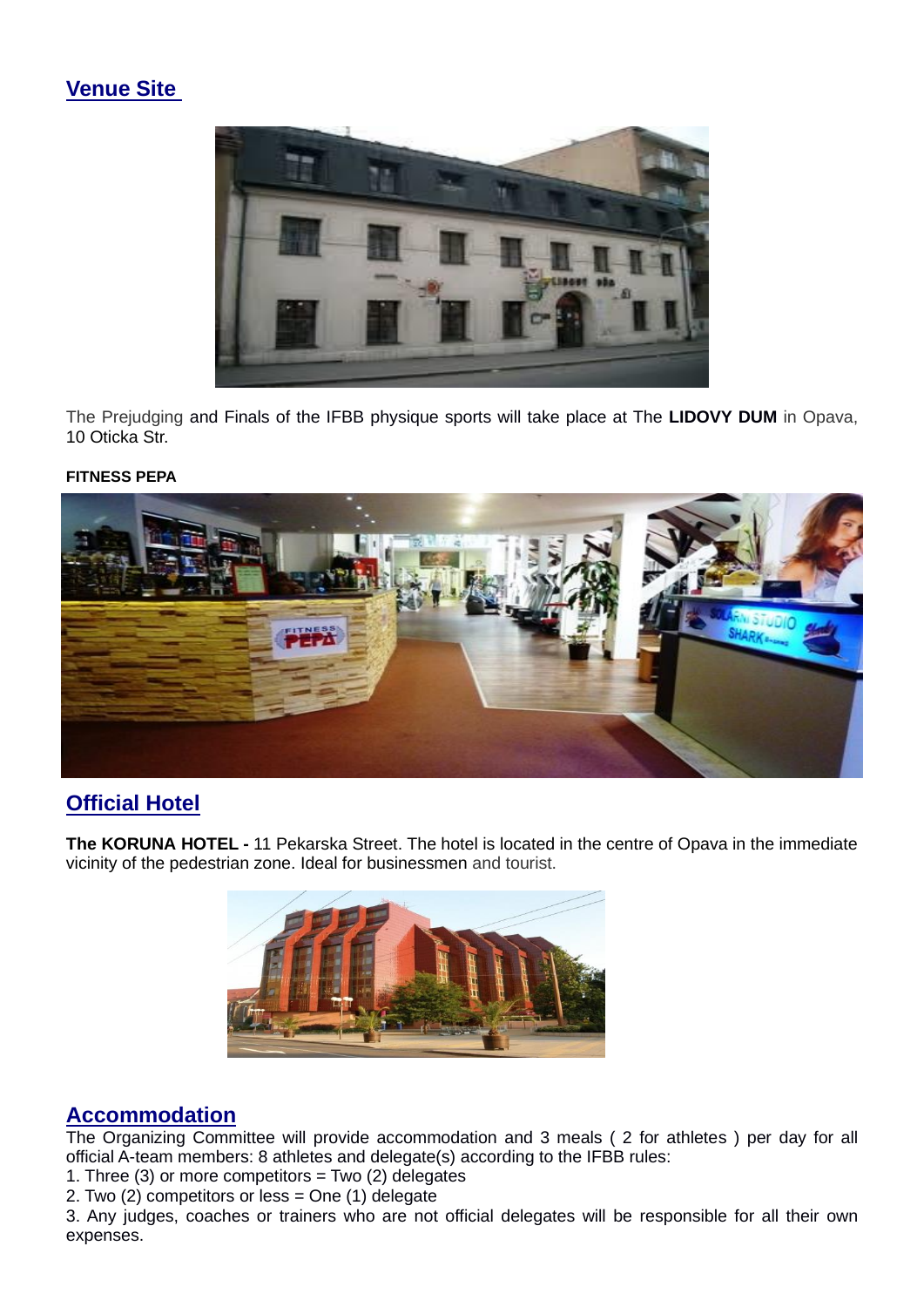#### **Supporters and Photographers**

The Organizing Committee has established a Special Package including: 2 nights with all meals included, tickets for semifinals and finals, closing banquet at: EUR €140 per person in a double room or EUR €160 in a single room. For more information please ask the Organizing Committee.

#### **Arrivals**

The official arrival day is Friday, December  $4<sup>th</sup>$ , 2020. After your arrival you are expected to come to the FITNESS CENTRUM PEPA in the Breda and Weinstein Business Center, 49/10 U Fortny Str, Opava. Fitness PEPA is located in front of the Koruna Hotel in the city center.

#### **Transportation**

Opava is located only 30 km away from the Ostrava city. You can come from Ostrava to Opava by car, bus or train. There is also an airport in Ostrava but none in Opava. If you need to secure transport, contact the organizer.

#### **Categories**

- − Men's Bodybuilding: up to including 80 kg, up to including 90 kg, over 90 kg
- − Master Men's Bodybuilding over 40 years one open category
- − Juniors Men´s Bodybuilding 16 to 23 years one open category
- − Men's Classic Bodybuilding one open category
- − **(1) IFBB Elite Pro Card for the Men´s Bodybuilding CBB Overall winner**
- − Men´s Classic Physique one open category
- − Men's Physique up to 175 cm, over 175 cm
- −
- − Women's Bikini Fitness up to 163 cm, up to 168 cm, over 168 cm
- − Junior Women's Bikini Fitness one open category
- − **(1) IFBB Elite Pro Card for the Women´s Bikini Fitness Overall winner**
- − Women's Wellness Fitness one open category
- − Women's Bodyfitness one open category
- − Women's Physique one open category

#### **Participation**

The contest is open for all IFBB-affiliated National Federations. Registration of athletes will only be considered if they are nominated by their IFBB-affiliated National Federation by sending the Final Entry Forms with their names to the Organizing Committee. The number of competitors participating in these competition is **unlimited.**

#### *Please be aware that it is FULL RESPONSIBILITY AND OBLIGATION OF THE NATIONAL*

*FEDERATION to verify if each one of the athletes to be registered on this international event are NOT suspended or fulfilling any period of ineligibility due to Anti-Doping Rule Violation or any disciplinary case at national or international level. Be also aware that if any athlete from your National Federation register and compete being suspended due to an Anti-Doping Rule Violation, both the athlete and the National Federation will be subject to sanctions according to the World Anti-Doping Code, the IFBB Anti-Doping Rules and the IFBB Constitution and Rules.*



#### **Registration and Registartion Fee**

**Official Registration (weigh-in) will take place at LIDOVY DUM, on Saturday, from 8:00 till 10:00.** Registration of athletes will only be considered if they are entered by the National Federation of the athlete by sending the Final Entry Form with their names directly to the promoter GP PEPA 2020. The final decision to allow an athlete to compete in this event rests with the IFBB.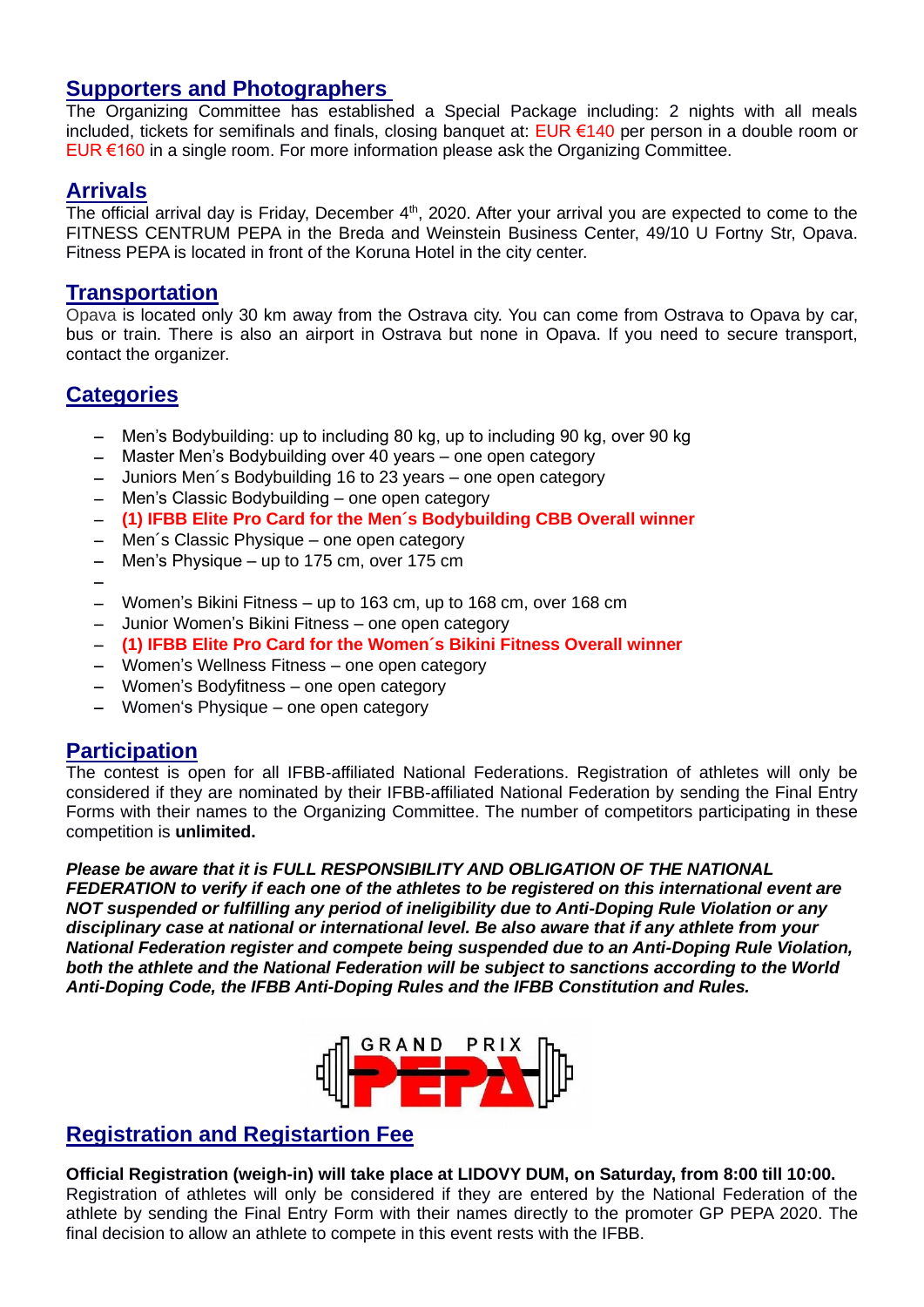It is the responsibility of the chief delegate or team leader to make sure that the athletes are on time. Any athlete who is late will not be accepted to participate.

**Each official athlete participating in the competition will be required to pay the REGISTRATION FEE of one hundred euros (100€) in the categories of Bodybuilding and Bikini Fitness, in the rest of categories, a registration fee of sixty euros (60€) shall be charged per person. This fee is payable to the Organizing Committee upon arrival in Opava. Masters, who want to participate in the Men's Bodybuilding open class (crossover) also, will be charged the additional fee EUR € 20 for the second category.** 

Each country can enter up to 8 athletes and 2 delegates, who will be accommodated at the expense of the organizer. Everyone else will pay for the accommodation.

Additional athletes pay the registration fee of **EUR €60** and they are offered 2-night hotel accommodation at a special price of **EUR €80** per person. The same offer for extra delegates but without the registration fee.

If they need only 1-night hotel accommodation, they will pay **EUR €40** per person.

#### To summarize:

|                                   | <b>Registration Fee</b> | Accommodation                                                      |
|-----------------------------------|-------------------------|--------------------------------------------------------------------|
| A-Team (8 athletes + 2 delegates) | $EUR \in 60$            | EUR $\in$ 0.00 (free)                                              |
| <b>Additional athletes</b>        | $EUR \in 60$            | EUR $\in$ 40 (1 night offer)<br>EUR $\in$ 80 (2 nights offer)      |
| Extra delegates                   | <b>No</b>               | EUR $\in$ 40 (1 night offer)<br>EUR $\in$ 80 (2 nights offer)      |
| Supporters, media                 | <b>No</b>               | EUR € 140 package (double room)<br>EUR € 160 package (single room) |

All posing music **must be sent in advance** in the MP3 format by email to the e-mail address: **[stanislav.pesat@gmail.com](mailto:stanislav.pesat@gmail.com) .**

#### **The use of profane, vulgar and offensive language is strictly prohibited in the posing music.**

All Athletes must wear their posing attire during weigh-in for inspection. Female competitors must also bring their shoes for inspection. Posing attire and tanning must be in accordance to IFBB rules. Any tannning which can be wiped off is not allowed.

#### **You will receive your tags for athletes and coaches at the registration.**

Cameras and videotapes shall be strictly prohibited in the backstage area and dressing room area except when used by duly recognized press personnel and, in any event, these devices shall be STRICTLY PROHIBITED IN THE DRESSING ROOM AREA.

#### **Judges**

To be taken into consideration during selection of judges panels at the competition, IFBB International Judges **must be included in the Final Entry Forms** sent by National Federations, according to the IFBB Rules. For more information, please contact Mr. Pawel Filleborn, Chairman of the IFBB Judges Committee, under ddress: [pawelfilleborn@gmail.com](mailto:pawelfilleborn@gmail.com)

All international judges must bring their International Judge's Cards to Opava.

**IFBB International Judges must have a valid IFBB Judge's Card with the IFBB yearly judges fee of EUR €50 paid for 2020. This fee may also be paid at the Championships in the Czech Republic.**

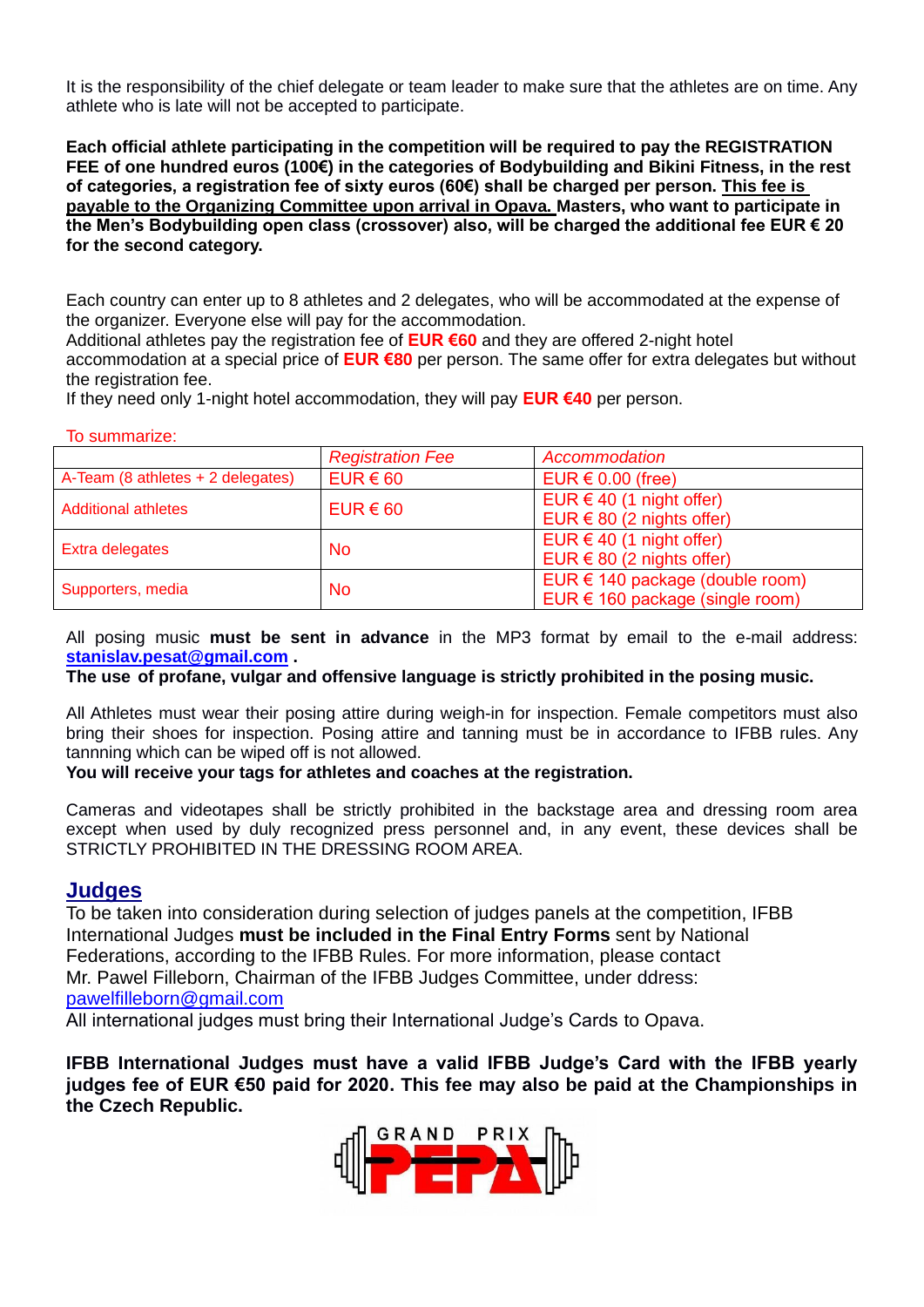#### **Visas**

EU-country citizens do not need to obtain a visa. All other countries should consult the Czech Republic's diplomatic missions in their countries to determine if they need a visa. Detailed information at: http://www.mzv.cz/jnp/en/information for aliens/general visa information/

An Official Letter of Invitation will be made available if required.

#### **Important Information**

In cooperation with SKFČR, the organizers were promised by the government authorities to grant an exemption for the 42nd International Competition IFBB Grand Prix PEPA Opava. The competition will take place on Saturday, December 5th, in the People's House in Opava.

At this point, according to government regulations and rules, the implementation of which is mandatory for an exemption, each participant (athlete, coach, organizer, photographer, etc.) must bring a negative PCR test on Covid-19 not older than 48 hours from the collection of biological samples, in writing. Confirmation in the form of an SMS will therefore not be accepted. Foreign participants must also demonstrate a negative PCR test, which must not be older than 72 hours from the collection of the biological sample.

This obligation does not apply to persons who have demonstrably suffered from COVID-19, do not have clinical signs of COVID-19, have undergone isolation to the specified extent due to a positive RT-PCR test and the first positive RT-PCR result according to the valid emergency measures of the Ministry of Health more than 90 days have elapsed. Furthermore, the organizer must provide an entrance filter to the event area (temperature measurement and collection of self-reporting forms) for all persons entering the area. A person who does not fill in the self-reporting form or has a temperature higher than 37.5 ° C will be allowed to enter only with the consent of a doctor authorized by the organizer.

The organizers are closely monitoring the development of the situation in the Czech Republic. On Sunday, the government will announce what will be waiting for us from Monday, so it is possible that the test conditions will not be necessary. Therefore, please watch the government announcement and also the website [www.skfcr.cz](http://www.skfcr.cz/) or [www.grandprixpepa.cz.](http://www.grandprixpepa.cz./)

#### **Time Difference –** UTC + 1 (CET winter).

**Climate -** During the month of November, the daily mean temperature is around 10°C**.**

**Electrical Current -** 220 Volts, 50 Hz, europlug (2 round pins) – type C.

#### **Currency**

The national currency in the Czech Republic is the Czech Crown (Koruna, abbreviated Kč or CZK). One Euro is approximately 26,50 CZK, but the rates can fluctuate. All major credit cards are accepted in hotels, restaurants and most of the shops.

#### **Final Entry Form**

Deadline date to send the Final Entry Form is December 2<sup>nd</sup>, 2020. Please confirm the actual names of delegates and competitors and their weight/height category. Also include arrival and departure information**.**

#### **Prizes**

#### **Competitors will be awarded with trophies.**

**Overall winners will be awarded the GAND PRIX PEPA Gold Ring.**

**The winner of Men´s Bodybuilding Overall and Women Bikini Overall will be awared with a Pro Card.**